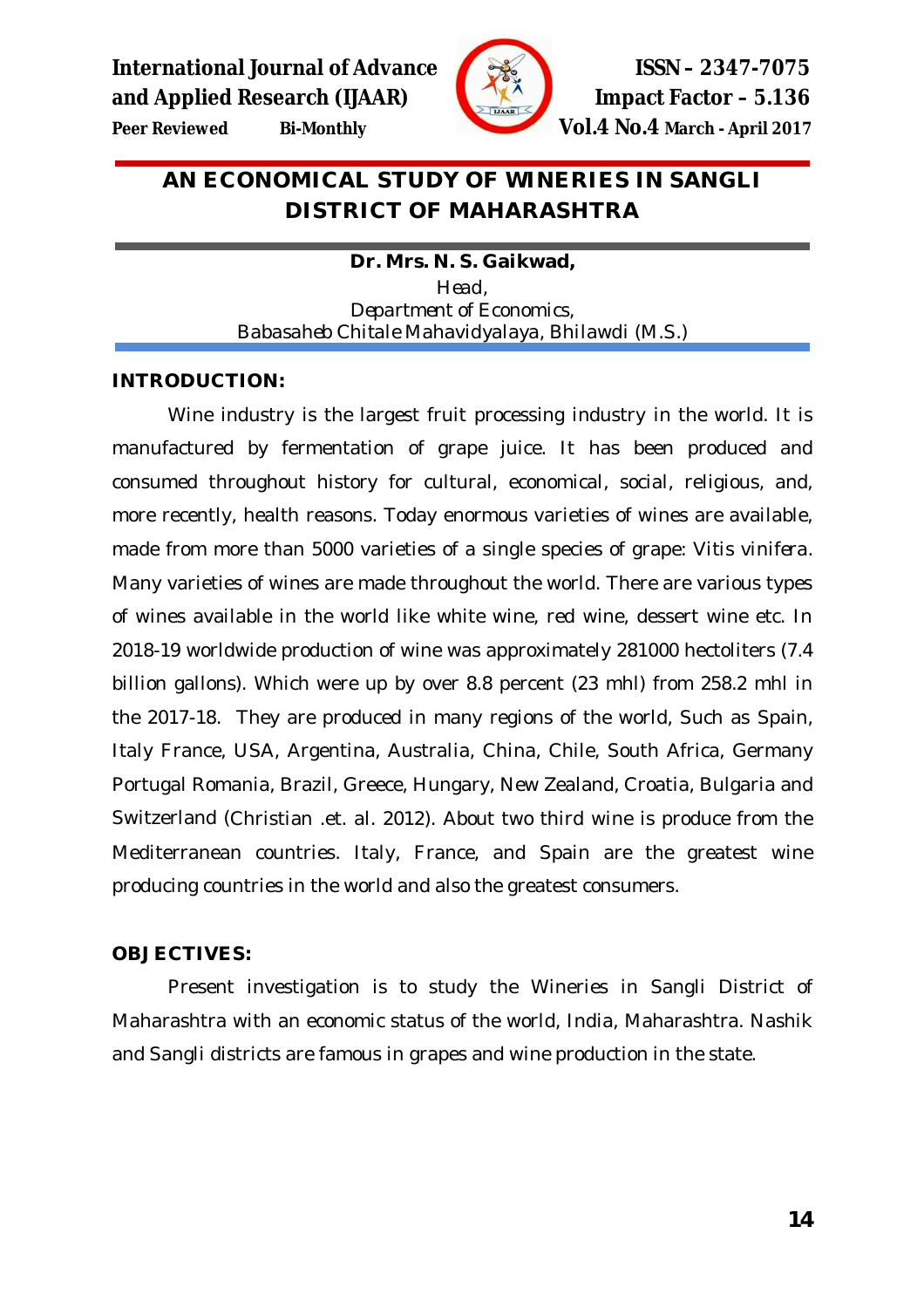## **DATA COLLECTION AND METHODOLOGY:**

This study is depending upon the primary as well as secondary sources like government reports related to wine and wineries, Statistical Report on World Vitiviniculture, Excise Department, Sangli; ICAR-National Research Center for Grapes, Pune. For the primary data collection, the researcher has visited to wine production unites with appropriate questionnaire in Sangli district.

There are 17 wine production units in the Sangli district, the majority concentrated in the Palus, Tasgaon and Miraj tahsils. The researcher has taken 100 per cent sampling for collecting information of wine processing units in the districts. Field visits, observations, questionnaire schedule and interview techniques has apply for the wineries data collection.

#### **DISCUSSION:**

#### **World Wide: Wine Production:**

The main wine producing countries over the world are indicated in Fig.1. Out of world's total annual production of 281000 liters, the following are among the top countries and their major share in the world wine market, being Spain, France, Italy and USA the major wine producers in world. They produce almost half of all the wine produced in the world. The world should produce 281 million hectoliters of wine in 2018. Spain is largest wine producer 50 million hectoliters in 2018. This is the case in Spain, where a 45 per cent rise in production has been recorded, compared with 2017. In France (47,400 Ml) and Portugal, the increase was 7% compared with 2017. Outside the EU, all the countries recorded significant growth in vinified production, with the United State producing 22 Mhl. There was also an increase in South America: Chile hit a new record at 12.8 mhl and Argentina's vinified harvest was 15 mhl (+27 per cent) after a poor year in 2012. New Zealand recorded a record level of production of 2.5 mhl this year, while Australia could reach an estimated production of 13.5 Mhl. World wine production is rising considerably, taking into account the low vinified quantity produced in 2017 (258 mhl).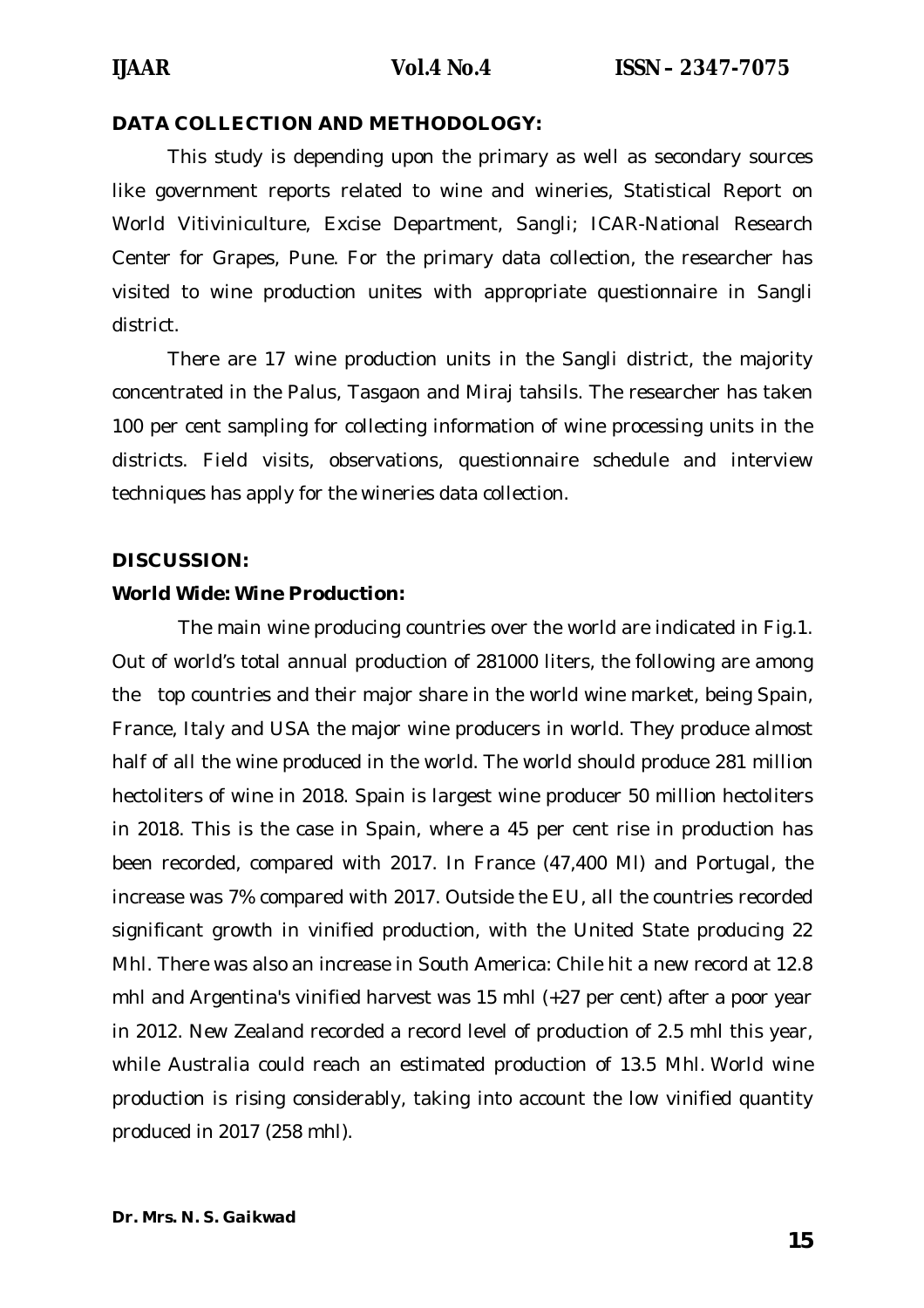#### **Wine Production in India:**

Wine industry is in an initial stage in India. Wine Industry in India has been showing a steady progress over the years. The manufacturing of wine and its consumption in India is insignificant in comparison to any other countries. Generally the wine production in India has arisen since the 1980s. In 1984 only the Champagne Indage's plant was set up in the Maharashtra State, to mark the manufacturing of wine on organized scale in India. The industry is expected to grow at an annual rate of 27 per cent from 2016-17. Today India has 250 thousand hectares of Vineyards, but only 1 to 2 per cent of them are used for wine. India has the distinction of achieving the highest production in grapes in the world with an average & yield (Gaikwad, 2005; Todkari et al, 2010). Although wine grapes are rather new to Indian farming, table grapes are not. In India, Maharashtra ranks first in wine grape cultivation. In the total production of wine grapes, the state of Maharashtra represents 90 per cent, Karnataka 7 per cent and the remaining 3 per cent is divided between other regions. At present the industry is in a rapid phase to the growth with more companies entering the industry (Jogaiah, 2010 & Sarwade, 2010). The 117 wineries are presently operating of the country with a total production of 18.3 million liters annually. Maharashtra is the leading state with 75 wineries with 13.2 million liters wine production. In India more than 12 varieties of grapes are used for wine making. Cabernet sauvignon, pinot noir, merlot, pinnotage, Shiraz, zinfandel, chardonnay, chenin blanc and others are being cultivated by farmers who have contracts with the wineries.

#### **Wine Producing Regions in India and Maharashtra:**

The Indian sub-continent has four major wine producing regions. Vineyards in India range from northwestern state of Punjab down to the southern state of Tamil Nadu. For viticulture activity, the high heat and humidity of the far eastern half of the country are favorable place. The larger wine producing areas, it is in Maharashtra, Karnataka near Bangalore and Andhra Pradesh near Hyderabad and Himachal Pradesh (a recent entrant) is the four major wine producing regions in India.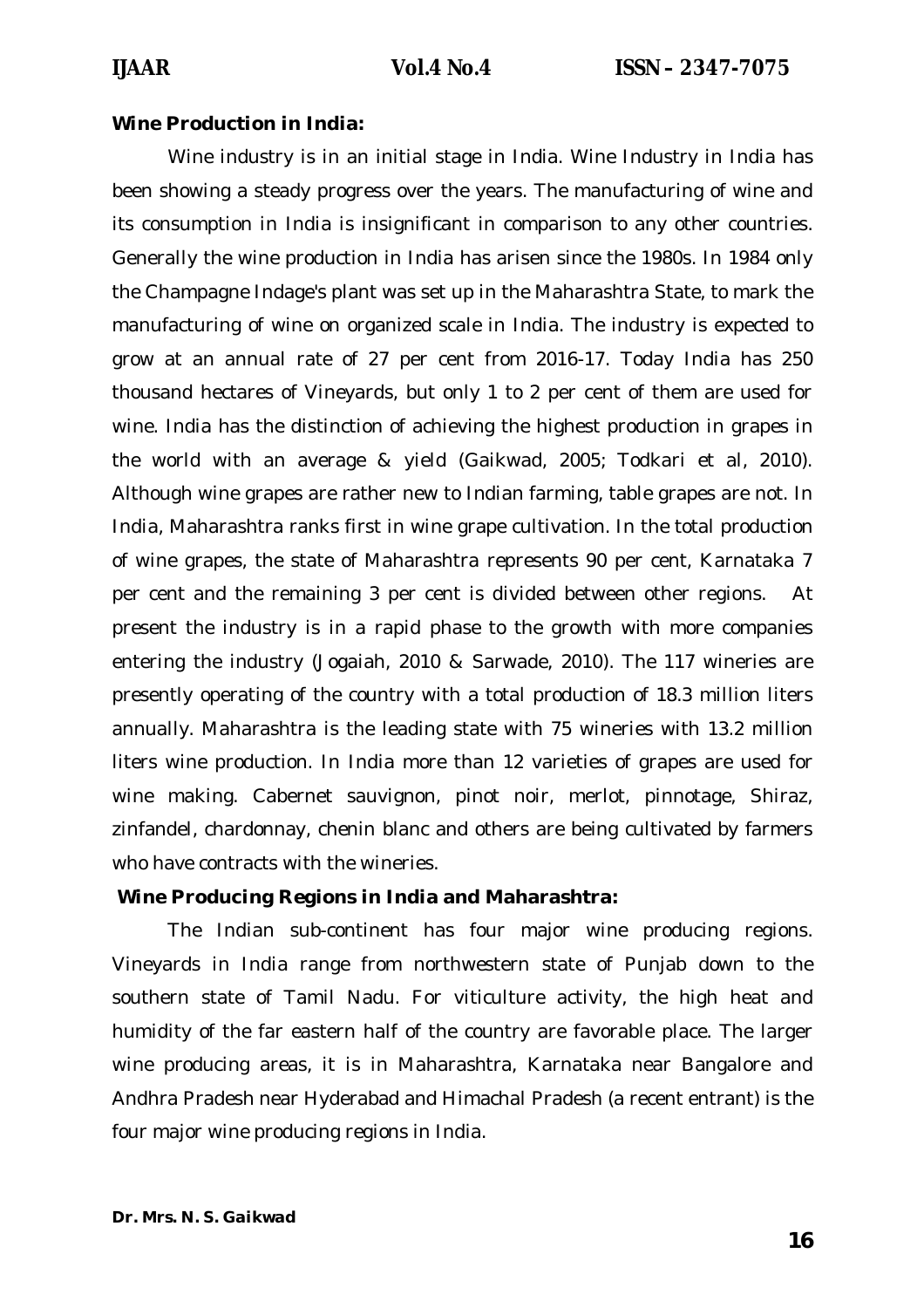#### **Nasik Region (Maharashtra):**

It is a biggest wine producing region in India. This region includes Pune, Nasik and Ahamadnager. It is above 800 meters sea level between 19° 33' to 20° 53' North latitude and 73° 16' to 75° 6' East longitudes. Several top wineries located in this area including Cheateau Indage and Sula wine.

## **Sangli Region (Maharashtra State):**

This region includes Solapur, Sangli, Satara and Latur. It is above 800 meters sealevel South West Maharashtra, 16° 52' North Latitude, and 74° 36' East longitude. Both of these regions are extremely good for growing grapes due to their monsoon rains, rich fertile soil and cool climate. Most of the Indian Wineries are located in these two regions including the largest Indage and Sula Vineyards. Due to its favorable climates, the two bigger Indian wineries, Indage, Sula and Krishna vineyards are located in these regions.

### **Bangalore Region (Karnataka State):**

It is a biggest wine producing region of South West India; it lays 12° 8' North Latitude to 77° 37' east Longitude. Apart from being nations IT capital Bangalore because of its cool climate is suitable for grapes. Grover, the third largest wine producer of India, has its winery situated in Dodballapur, 600 meters above sea level, 45 km North from Bangalore. Karnataka produced 1.2 million litres of wine during the same period.

## **Himachal Region (Himachal Pradesh):**

This region lies in the northern India and is at the same latitude as of the South Californian, Texas and north Florida wine grape growing region, North India,  $30^{\circ}$  22' to  $33^{\circ}$  12' North Latitude and  $75^{\circ}$  47' to  $79^{\circ}$  4' East Longitude. Though this region is well known for apples and cider some good wine is produced here. Temperature varies from 39° C in plains during summer and - 20° C in the Alpine Zone during winters. Rainfall varies from 152 cm to 178 cm in outer Himalayas. Two of India's leading brands, Grover Vineyards and Indage, have plans to set up wine production facilities in Himachal Pradesh.

## **Bangalore Region (Karnataka State):**

It is a biggest wine producing region of South West India; it lays  $12 \circ 8'$ North Latitude to 77° 37' east Longitude. Apart from being nations IT capital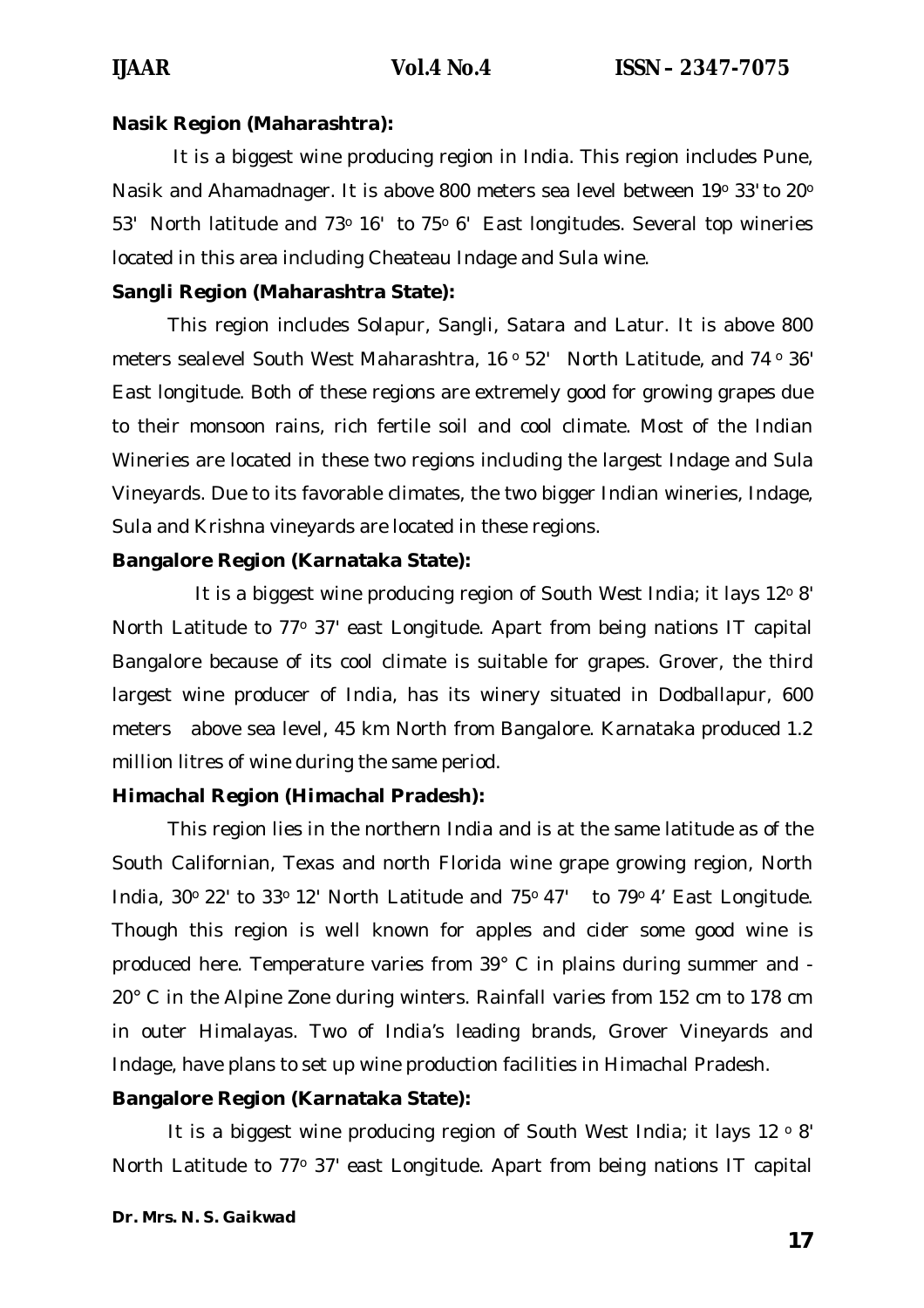Bangalore because of its cool climate is suitable for grapes. Grover, the third largest wine producer of India, has its winery situated in Dodballapur, 600 meters above sea level, 45 km North from Bangalore. Karnataka produced 1.2 million litres of wine during the same period.

## **Wine Production and Spatial Distribution of in Sangli District:**

The Sangli district has recently entered into wine industry, and has achieved some success in producing classic vintage categories. Wine producers in Sangli make distinctive, classic wines using imported rootstocks. The fertile soil of the Sahyadri hills region, and the long sunny days and dry climate contribute for an excellent product. The government of Maharashtra has set up a specialized state of the art wine park in 142 acre at Palus, 30 km from Sangli city, which produces one of the best−quality grapes in the world. Krishna Valley Wine Park has an International Quality Wine Institute which has been set up in association with the Bharati Vidyapeeth, a leading university of India. The institute carries out research in wine manufacturing. Krishna Valley Wine Park of Sangli has been recognized as an Agri Export Processing Zone by the Indian government. To meet the domestic and export demand for Indian wines, quality wines comparable to international standards have to be produced. To give impetus to the grape processing and wine industry in the state of Maharashtra the government announced a comprehensive 'Wine Policy' in 2001. However more and more wineries are being set up with the aim to produce quality wines of international standards (Gade & Gaikwad, 2014). In Sangli district first commercial winery was established during the 2003. There are 17 wine industries in the Sangli district, the majority concentrated in the Palus, Tasgaon and Miraj tahsils.

Table 1 reveals that the spatial distribution of the number of wineries and annual production capacity in the 2018-19 in the district. Although the largest number of wineries is concentrated in the Palus, Tasgaon and Miraj tahsil have more than 90 per cent of district grape cultivation. Beside its wine production, capacity was 94.3 per cent of district. While almost 88.22 percent of all wineries are located in Palus, Tasgaon and miraj tahsil, they crush about 90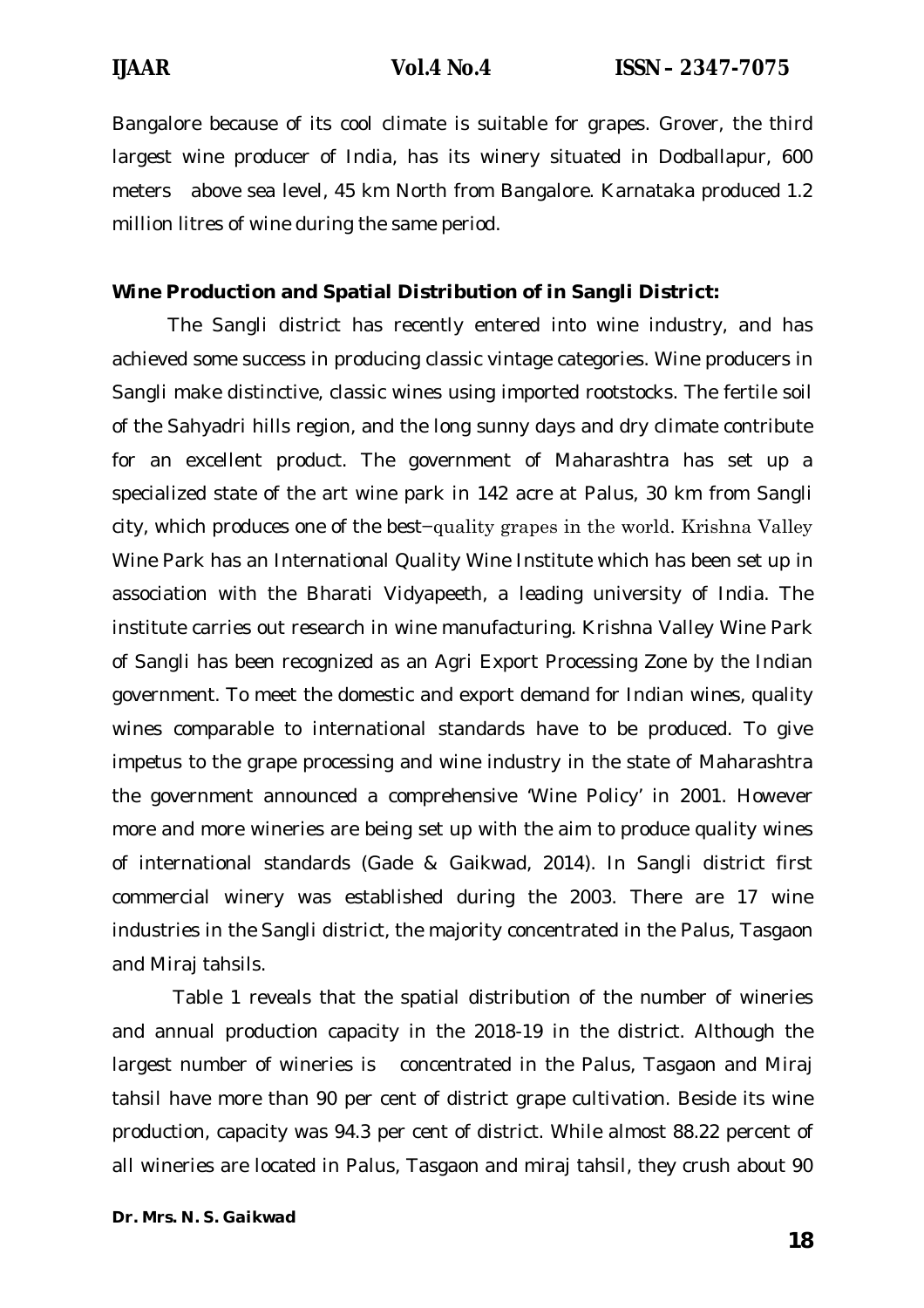per cent wine of district, followed by Kadegaon (4.32 per cent) and Walwa tahsil (1.44 per cent) wine production capacity of the region.

| Sr. No | Tahsil   | No. of         | $%$ to   | Capacity | $%$ to |
|--------|----------|----------------|----------|----------|--------|
|        |          | wineries       | location | in Liter | total  |
|        | Walwa    | 01             | 5.88     | 30000    | 1.44   |
| 2      | Kadegaon | 01             | 5.88     | 90000    | 4.32   |
| 3      | Tasgaon  | 05             | 29.41    | 895000   | 43.02  |
| 4      | Palus    | O <sub>6</sub> | 35.29    | 645000   | 31.00  |
| 5      | Miraj    | 04             | 23.52    | 420000   | 20.28  |
| Total  |          | 17             | 100      | 2080000  | 100    |

**Table 1: Tahsil wise distribution of Wineries in Sangli District**

*Source: compiled by researcher through field survey.*

## **Wine Production in Sangli District:**

 Wine production in Sangli district has over 17 wineries that production capacity over 208 million gallons of wine per year, contributing about \$33 billion to the Californian economy (directly and indirectly). Sangli makes most of the total wine in the India in 2000; Sangli generated 565 million gallons of wine, representing almost 92% of all India production. Sangli region is second largest wine producer region in the Maharashtra, after Nashik district Wine production in Sangli district has tripled over the past decades.

| Year           | Average wine production (Lts.) | Growth rate (%) |
|----------------|--------------------------------|-----------------|
| 2009-10        | 100000                         | 00              |
| 2010-11        | 197150                         | 97.12           |
| 2011-12        | 234000                         | 18.69           |
| 2012-13        | 225650                         | $-3.56$         |
| 2013-14        | 399500                         | 77.04           |
| 2014-15        | 589850                         | 47.64           |
| 2015-16        | 641000                         | 8.67            |
| 2016-17        | 178500                         | $-72$           |
| 2017-18        | 189100                         | 5.93            |
| 2018-19        | 38760                          | $-79.50$        |
| Mean           | 279351                         |                 |
| Standard       | 200471.639                     |                 |
| Deviation      |                                |                 |
| Coefficient of | 71.7633512                     |                 |
| Variation      |                                |                 |

**Table 2: Wine Productions in Sangli District 2009-10 to 2018-19**

Source: Excise Department, Sangli, 2019.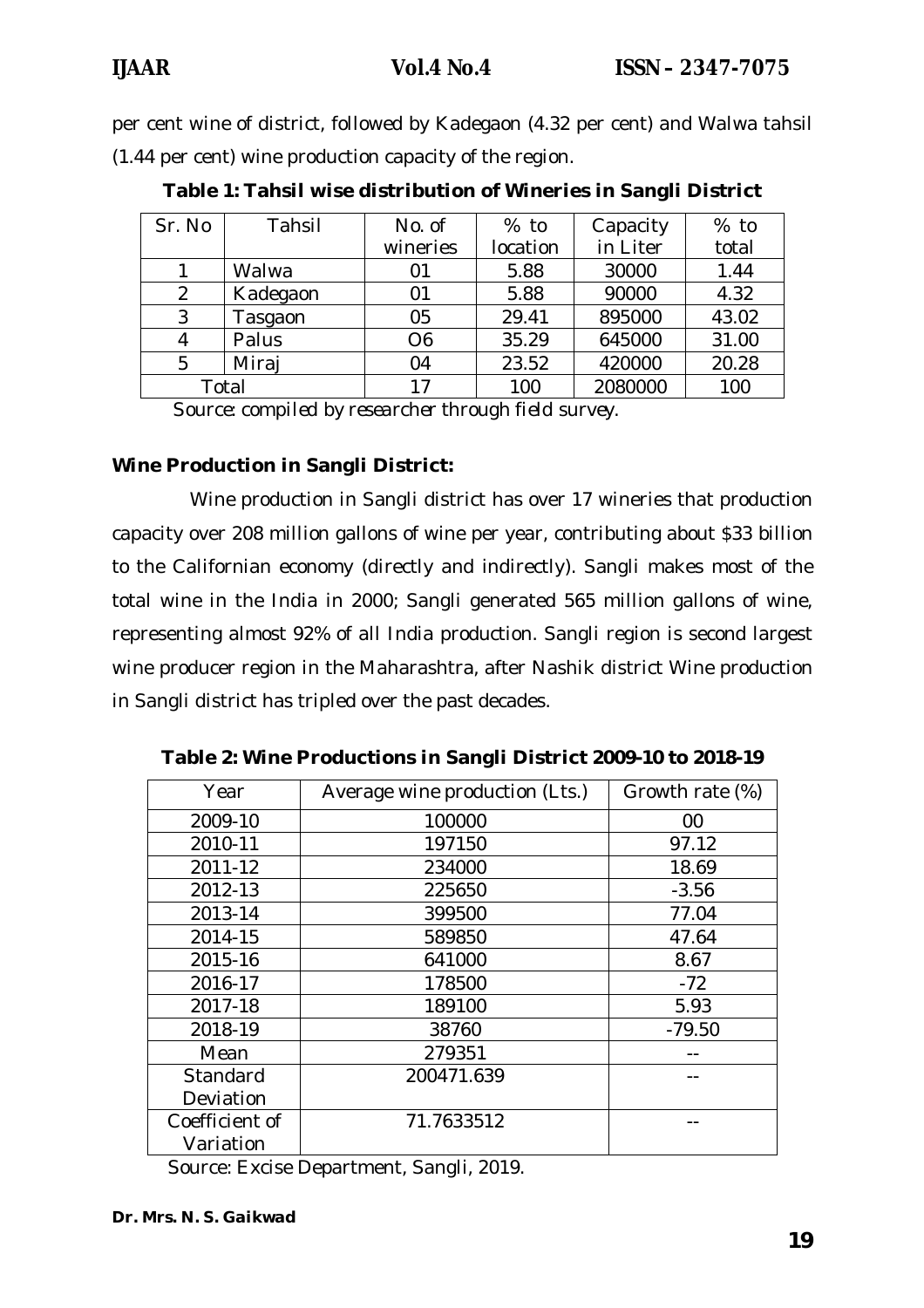In recent years, global overproduction, customer choice, high production cost, marketing problem and low-cost imports from areas like Australia have put pressure on wine producers in Sangli wine production is sharp dipped and concentrated in a few industries.

Table 2 shows that wine production in Sangli district from 2009-10 to 2018-19. By referring the above table it is observed by the researchers that the average production of wine in 2010 was 10000 lakhs liters, they are continuously increase up to 2015-16 it was 641000, it is increased with 8.67 per cent growth rate than previous year. After 2015-16, wine production of Sangli district decreased continuously, due to insufficient market, increased production cost, Government policy. In 2018-19 average wine production of Sangli district 38760 liters, it's decreased 79.50 per cent than 2017-18. Some wineries that did not crush last year are expected to begin partial crushing in 2018 while others will be able to undertake marketing operations. The coefficient of variation is 71.76 which indicate high fluctuation in the wine production.

#### **FINDINGS AND RECOMMENDATIONS:**

The wine industry is gaining support to the world economy. Maharashtra state is leading state in wine production in India. The Sangli district is second wine producer regain after Nasik district in Maharashtra state. Now-a-days the wine production is decreasing day by day because the scarcity of proper verity of grapes, changing climatic condition for growing the grapes, production cost comparative to the world wine, proper marketing, quality of wine, Indian govt. policies are responsible for that.

For the upliftment of wine industry govt. should make a proper policy to solve the problem faced by wine industry in India. ICAR should develop the high yielding verity of grapewine, establish the fix marketing channel, motivate to grape growers to plant the winegrape verity and govt. should give an incentive for that.